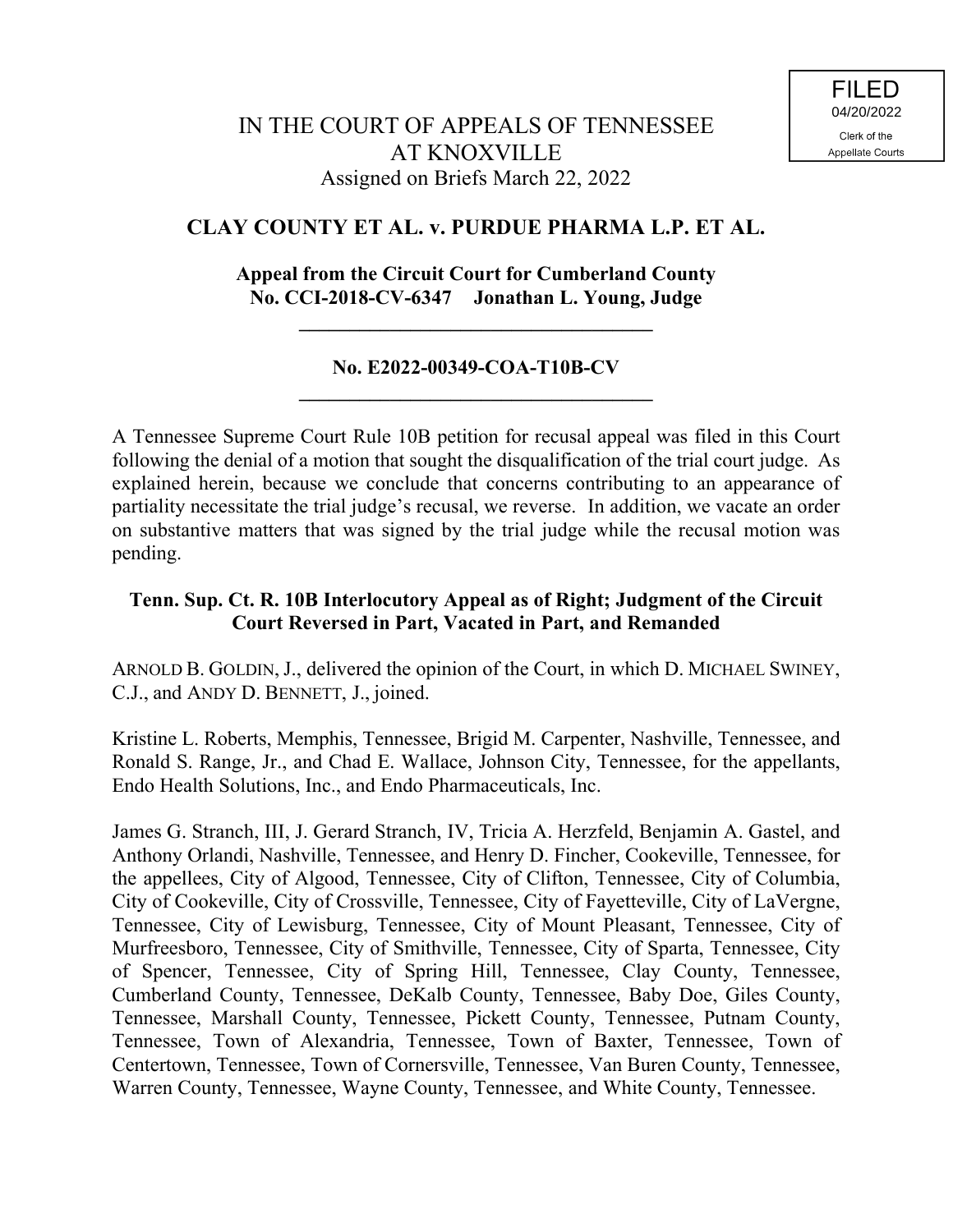Timothy L. Warnock and Stuart A. Burkhalter, Nashville, Tennessee, for the appellee, Teva Pharmaceuticals USA, Inc.

Roger W. Dickson and Kyle W. Eiselstein, Chattanooga, Tennessee, for the appellee, AmerisourceBergen Drug Corporation.

Lela M. Hollabaugh, Nashville, Tennessee, for the appellee, Cardinal Health, Inc.

Larry H. Montgomery and Jeremy G. Alpert, Memphis, Tennessee, for the appellees, Rite Aid Headquarters Corporation, Rite Aid of Tennessee, Inc., Rite Aid of Maryland, Inc. d/b/a Rite Aid Mid-Atlantic Customer Support Center, Inc.

Matthew J. Evans, Kelley Strange, and Paige Coleman, Knoxville, Tennessee, for the appellee, Walgreens Company.

Nathan Bicks, Memphis, Tennessee, for the appellees, CVS Pharmacy, Inc., CVS TN Distribution, L.L.C., CVS Indiana, L.L.C., Tennessee CVS Pharmacy, L.L.C.

Ronald S. Range, Jr., and Chad E. Wallace, Johnson City, Tennessee, and Brigid M. Carpenter, Nashville, Tennessee, for the appellees, Par Pharmaceutical, Inc., and Par Pharmaceutical Companies, Inc. f/k/a Par Pharmaceutical Holdings, Inc.

John-David H. Thomas, Nashville, Tennessee, and Jeffrey C. Smith, Germantown, Tennessee, for the appellee, McKesson Corporation.

#### **OPINION**

#### **BACKGROUND**

The matter pending before this Court is an accelerated interlocutory appeal filed pursuant to Tennessee Supreme Court Rule 10B. According to the materials submitted in connection with this matter, the underlying litigation involves claims against manufacturers of prescription opioid medications, including the petitioners in this appeal, Endo Health Solutions Inc. and Endo Pharmaceuticals Inc. ("the Endo Defendants"). The Endo Defendants' concern over the trial judge's ability to impartially preside over this case manifested in the wake of a February 10, 2022, hearing before the court on a motion for discovery sanctions.

The trial judge stated during the February 10 hearing that he would hold the Endo Defendants in default and that their former counsel "might be going to jail with or without their toothbrush" "if they had . . . show[n] up" at the hearing. Following the February 10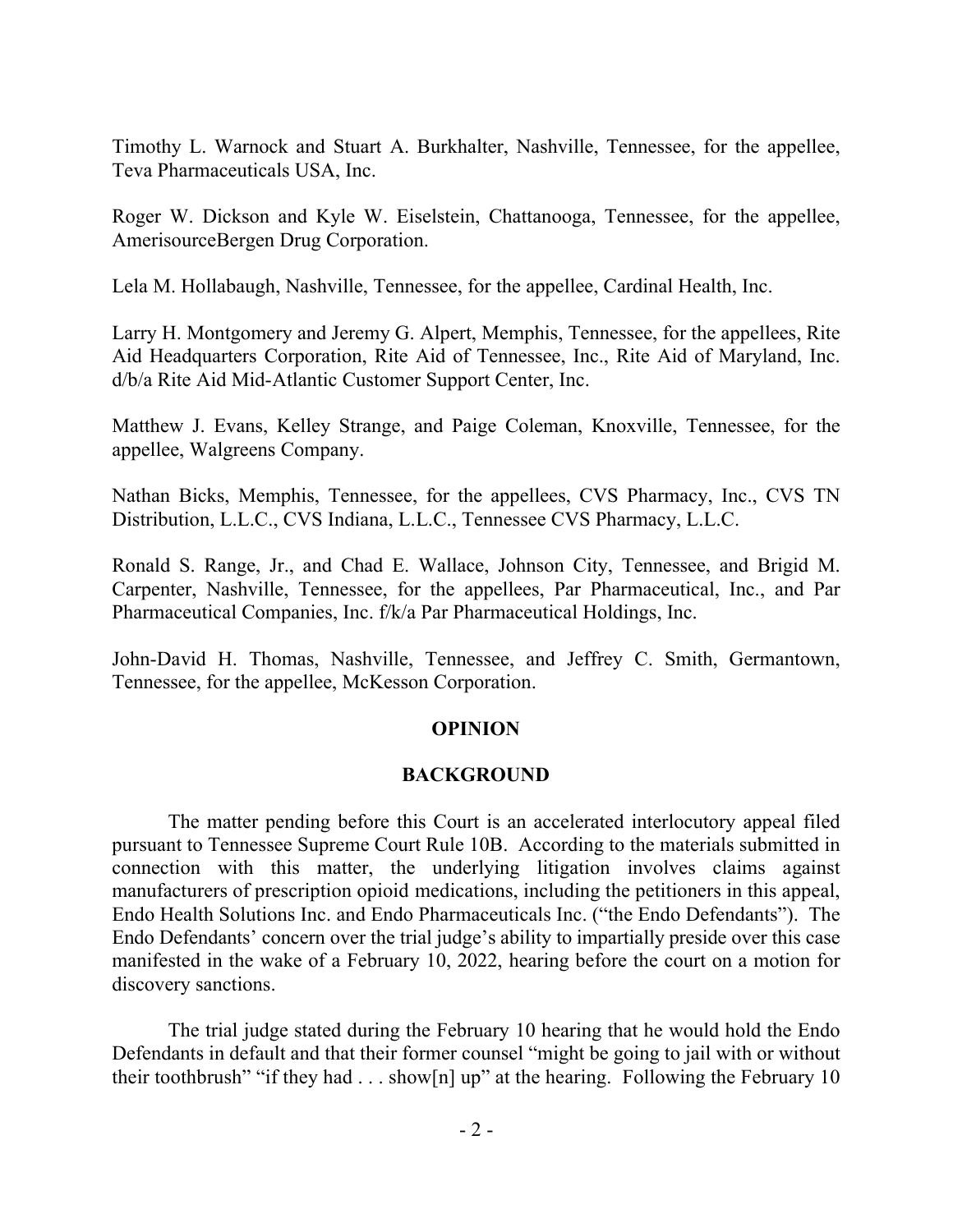hearing, the trial judge gave an interview to a  $Law360$ .com<sup>1</sup> reporter, and the interview formed the basis for an article that appeared on the website on February 14, 2022. Per the article, the trial judge is quoted as saying, among other things, that the alleged discovery violations by the Endo Defendants were "the worst case of document hiding that I've ever seen. It was like a plot out of a John Grisham movie, except that it was even worse than what he could dream up." Subsequently, on February 15, 2022, the trial judge posted on his personal Facebook page about the apparent lack of local media coverage in this case, stating, "Why is it that national news outlets are contacting my office about a case I preside over and the local news is not interested." Screenshots of the trial judge's Facebook page reveal that the page appears to be devoted in part to a re-election effort given a "Re-Elect" picture banner next to his name.

In addition to the general comment regarding the apparent lack of local media coverage of this case, the trial judge's Facebook activity evidenced several other communications by the judge relative to his Facebook post and the case. After one commenter stated that "You're not trying to ban drunken bridesmaids on peddle carts," the trial judge responded, "[N]ope. Opioids." The commenter then followed up by stating, "I don't know if you're going to get the help or platform you need from those with power/deep pockets. Many of Tennessee's powerful have ties to pharmaceuticals." The trial judge specifically "liked"<sup>2</sup> this comment.

When another commenter inquired into whether the trial judge could say why the case was newsworthy, the judge responded, "Is a \$1.2 Billion opioid case. Our area has been rocked with that drug for decades. Lots of interesting and new developments about the manufacturers in this case." Other commenters added a number of statements opining on who should be held accountable, following which one person commented, "We do not have a serious local news reporting outfit around here. ... The Tennessean is a left leaning rag so that leaves the internet to provide people the local 'news.'" The trial judge "liked" this post and responded that "[t]his is an earth shattering case, especially for our community. Fake news is not always what they publish, but what they choose not too also." $3$ 

The Endo Defendants took issue with the above communications and the trial judge's participation in the Law360.com article, among other things,<sup>4</sup> and accordingly requested that the trial judge recuse himself from the case. Notably, prior to ruling on the request for recusal, the trial judge signed an order ruling on the sanctions matter that had

 $1$  Law360.com is an online legal news website owned by LexisNexis.

<sup>&</sup>lt;sup>2</sup> The "like" button is a feature that allows Facebook users to express "approval of certain content," Thaddeus Hoffmeister, *"Liking" the Social Media Revolution*, 17 SMU Sci. & Tech. L. Rev. 507, 508 (2014), and is represented by a thumps-up icon. *Bland v. Roberts*, 730 F.3d 368, 385 (4th Cir. 2013).

<sup>&</sup>lt;sup>3</sup> The posts and comments objected to by the Endo Defendants have reportedly since been removed.

<sup>&</sup>lt;sup>4</sup> The Endo Defendants also took issue with the trial judge's campaign website which stated that the judge "has cracked down severely on those involved in narcotics."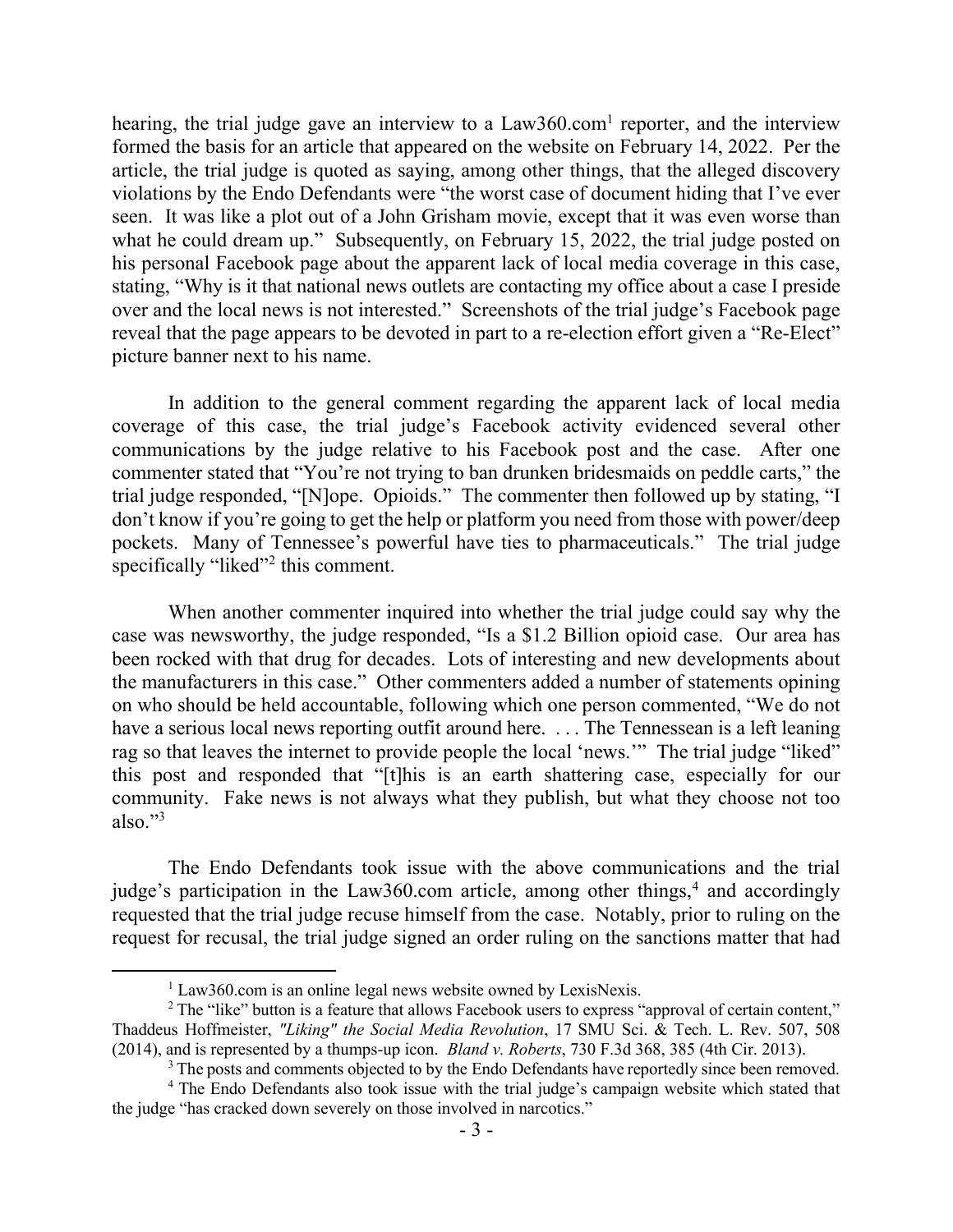been the subject of the February 10 hearing. The trial judge then signed an order denying the Endo Defendants' request for recusal. The order denying the Endo Defendants' motion to disqualify actually incorporated by reference the order on sanctions.

The present appeal ensued when the Endo Defendants filed a petition for recusal appeal in this Court. Within their petition, the Endo Defendants stated that the trial judge's "order [denying recusal], when combined with his previous expressions of apparent bias, was so egregious that it prompted an additional motion for disqualification by several non-Endo defendants." Upon receiving the Endo Defendants' petition in connection with this appeal, we entered an order that stayed the trial court proceedings and directed that the other parties in this case file answers to the petition. *See* Tenn. Sup. Ct. R. 10B, § 2.04 (providing that "the appellate court may grant a stay on motion of a party or on the court's own initiative, pending the appellate court's determination of the appeal"); Tenn. Sup. Ct. R. 10B, § 2.05 (providing that the appellate court may act summarily on the appeal if it determines that no answer is needed but that "[o]therwise, the appellate court shall order that an answer to the petition be filed by the other parties"). Answers having since been filed,<sup>5</sup> we proceed to adjudicate this appeal without oral argument or further briefing. *See*  Tenn. Sup. Ct. R. 10B, § 2.05 (giving the appellate court discretion as to whether additional briefing is needed); Tenn. Sup. Ct. R. 10B, § 2.06 (providing that the accelerated interlocutory appeal shall be decided on an expedited basis and, in the court's discretion, without oral argument).

#### **DISCUSSION**

The general principles undergirding recusal issues are well settled:

"The right to a fair trial before an impartial tribunal is a fundamental constitutional right." *Bean v. Bailey*, 280 S.W.3d 798, 803 (Tenn. 2009) (quoting *State v. Austin*, 87 S.W.3d 447, 470 (Tenn. 2002)). Preserving public confidence in judicial neutrality, however, requires more than ensuring that a judge is impartial in fact. *Kinard v. Kinard*, 986 S.W.2d 220, 228 (Tenn. Ct. App. 1998). It is also important that a judge be perceived to be impartial. *Id.* In keeping with this principle, Tennessee Supreme Court Rule 10, Code of Judicial Conduct Rule 2.11 provides that "[a] judge shall disqualify himself or herself in any proceeding in which the judge's impartiality might reasonably be questioned[.]" Even when a judge sincerely believes that he or she can preside over a matter in a fair and impartial manner, recusal is nonetheless required where a reasonable person "in the judge's position, knowing all of the facts known to the judge, would find a reasonable basis for questioning

<sup>&</sup>lt;sup>5</sup> In addition to receiving answers, we received a "reply" from the Endo Defendants, which was filed with leave of this Court.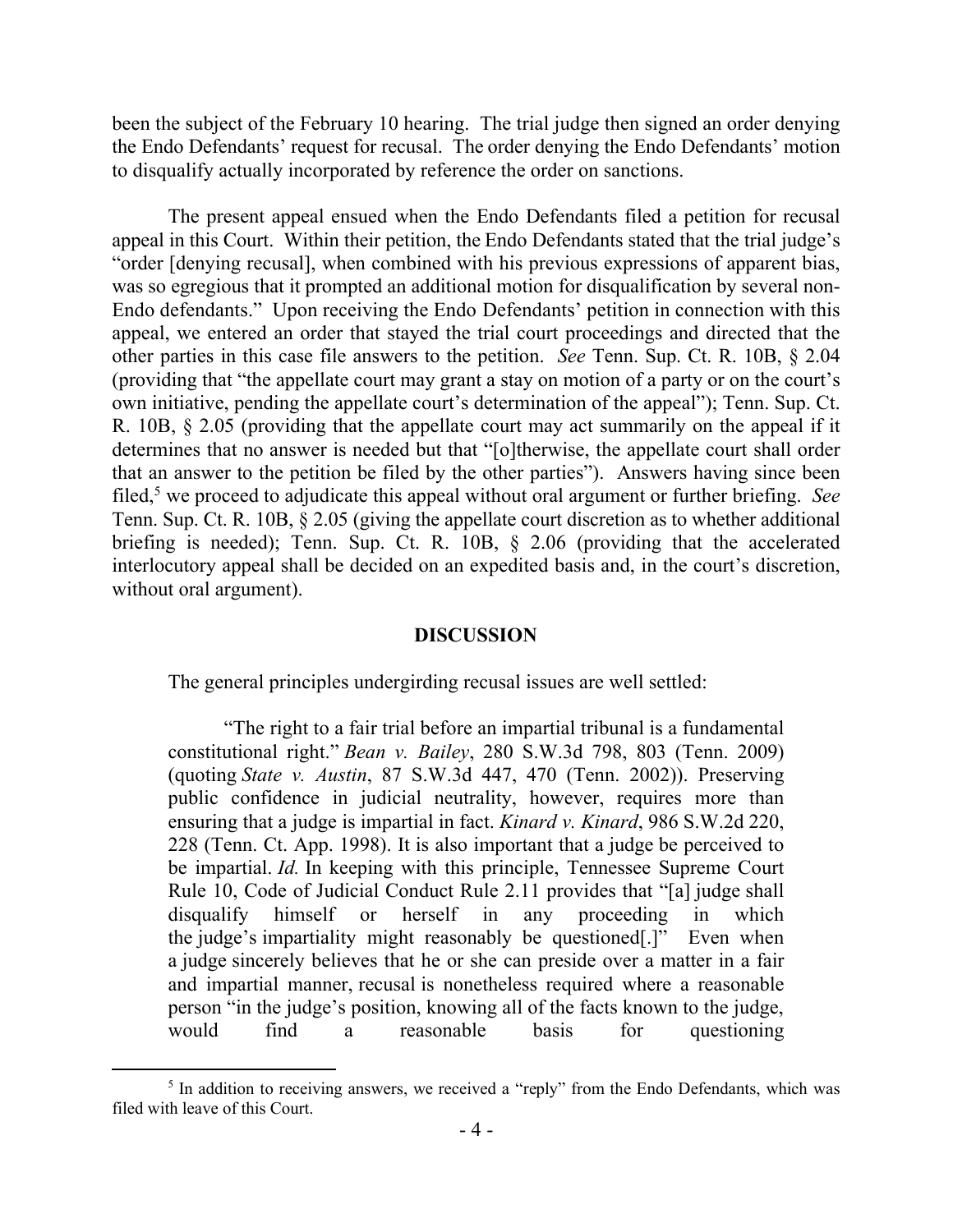the judge's impartiality." *Davis v. Liberty Mut. Ins. Co.*, 38 S.W.3d 560, 564- 65 (Tenn. 2001) (quoting *Alley v. State*, 882 S.W.2d 810, 820 (Tenn. Crim. App. 1994)).

*Hawthorne v. Morgan & Morgan Nashville PLLC*, No. W2020-01495-COA-T10B-CV, 2020 WL 7395918, at \*2 (Tenn. Ct. App. Dec. 17, 2020). On appeal, we review the trial court's action in ruling on a motion for recusal under a de novo standard of review. Tenn. Sup. Ct. R. 10B, § 2.01.

Although the Plaintiffs oppose the Endo Defendants' recusal request on substantive grounds, they also take issue with<sup>6</sup> the Endo Defendants' failure to affirmatively state in their recusal motion that "it is not being presented for any improper purpose, such as to harass or to cause unnecessary delay or needless increase in the cost of litigation." Tenn. Sup. Ct. R. 10B, § 1.01. No doubt, the omission of such a statement has been deemed in some cases to result in a waiver of recusal issues on appeal, particularly when paired with other defects in connection with Rule 10B. *See, e.g.*, *Hobbs Purnell Oil Co., Inc. v. Butler*, No. M2016-00289-COA-R3-CV, 2017 WL 121537, at \*14–15 (Tenn. Ct. App. Jan. 12, 2017). Nevertheless, we have also proceeded to consider appeals on their merits in certain circumstances despite the absence of the required affirmative statement from Rule 10B. *See, e.g., Dougherty v. Dougherty*, No. W2020-00284-COA-T10B-CV, 2020 WL 1189096, at \*1 n.1 (Tenn. Ct. App. Mar. 12, 2020) (explaining that the trial judge had noted the absence of the required statement but proceeding with the appeal just "as the Trial Court decided the motion on its merits").

Here, we are of the opinion that proceeding to consider the merits of the recusal issue is appropriate. First, we observe that no issue appears to have been raised in the trial court about the Rule 10B affirmative statement requirement. Indeed, the response submitted by the Plaintiffs in the trial court contained argument about the merits of the disqualification request, but it did not take umbrage at the fact that the Endo Defendants did not include the affirmative statement from Rule 10B in their trial court submission. As this Court has explained before, "with the discretion to consider . . . procedural deficiencies raised . . . for the first time [on appeal] . . . comes the concomitant discretion to waive the deficiencies in order to reach the merits of [the] . . . motion as considered by the Trial

 $\overline{a}$ 

 $6$  An objection is also raised as to the Endo Defendants' alleged lack of compliance with Tenn. Sup. Ct. R. 10B, § 2.03. That rule requires the petition for recusal appeal to be "accompanied by a copy of the motion and all supporting documents filed in the trial court, a copy of the trial court's order or opinion ruling on the motion, and a copy of any other parts of the trial court record necessary for determination of the appeal." Here, the Plaintiffs take issue with, among other things, that certain of Plaintiffs' exhibits from the trial court were not submitted by the Endo Defendants on appeal. The Endo Defendants have argued in response that "Plaintiffs do not cite any authority requiring a petitioner to include exhibits submitted by the opponent in response to its disqualification motion" but that, "[i]n any event . . . Plaintiffs . . . in fact did . . . submit . . . materials they believe are necessary to resolution of this appeal." We agree with the Endo Defendants that all the materials necessary for resolution of the recusal issue are before us.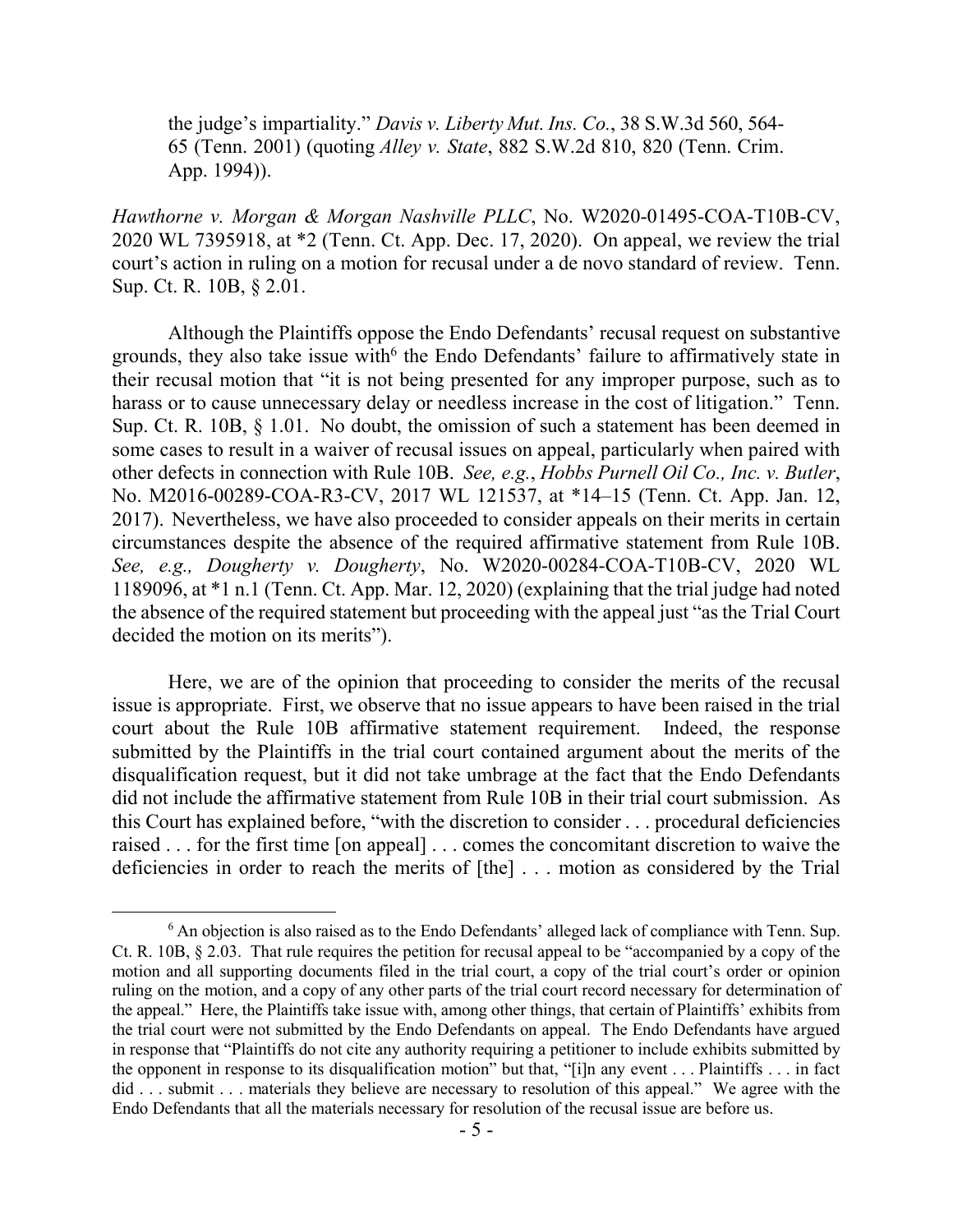Judge." *Beaman v. Beaman*, No. M2018-01651-COA-T10B-CV, 2018 WL 5099778, at \*12 n.8 (Tenn. Ct. App. Oct. 19, 2018).

Second, and more importantly, there does not appear to us to be any attempt at harassment or abuse of the judicial system in connection with the Endo Defendants' request for recusal under the facts of this case. To this end, we observe that the Endo Defendants' trial court filing reflected forethought and an attempt to predicate the trial judge's disqualification on relevant legal principles. Among other things, the Endo Defendants represented that they "do[] not bring this motion lightly" but did so having "no alternative," statements they now attempt to attribute as establishing functional compliance with the required affirmative statement from Rule 10B. Although without question the Endo Defendants failed to strictly comply with the dictates of Rule 10B, we certainly agree with them that their motion was animated by a proper purpose, a point our merits discussion below will make clear. Therefore, given all of the above, including the fact that no objection was raised by the Plaintiffs relative to the affirmative statement issue in the trial court, we proceed to address the merits of the matter before us.

As indicated earlier in this Opinion, preserving the public's confidence in the judiciary requires much more than ensuring actual impartiality; the *perception* of impartiality is also important. *See Hawthorne*, 2020 WL 7395918, at \*2. Indeed, "the appearance of bias is as injurious to the integrity of the judicial system as actual bias." *Davis v. Liberty Mut. Ins. Co.*, 38 S.W.3d 560, 565 (Tenn. 2001). Thus, if a judge's impartiality might reasonably be questioned, the motion to recuse should be granted. *Id.* In this case, it is clear to us that a reasonable basis for questioning the trial judge's impartiality exists. Particularly noteworthy here in our view is the trial judge's engagement on Facebook concerning this litigation, activity that occurred after the trial judge had given the aforementioned interview to Law360.com concerning the case. In relevant part, we specifically highlight the following points from the trial judge's Facebook account which we have previously referenced:

- 1. When one commenter stated that "You're not trying to ban drunken bridesmaids on peddle carts," the trial judge responded, "[N]ope. Opioids."
- 2. The commenter then followed up by stating, "I don't know if you're going to get the help or platform you need from those with power/deep pockets. Many of Tennessee's powerful have ties to pharmaceuticals," and the trial judge specifically "liked" this comment.

The above Facebook activity can reasonably be construed to suggest that the trial judge has a specific agenda that is antagonistic to the interests of those in the pharmaceutical industry. Indeed, although the Plaintiffs protest the significance of the first response highlighted above by pointing to prior comments by the trial judge that are more nuanced and by accusing the Endo Defendants of "cherry picking" and "decontextualizing" quotes, the trial judge's post clearly appears to signal support for banning opioids on its face. Then, relative